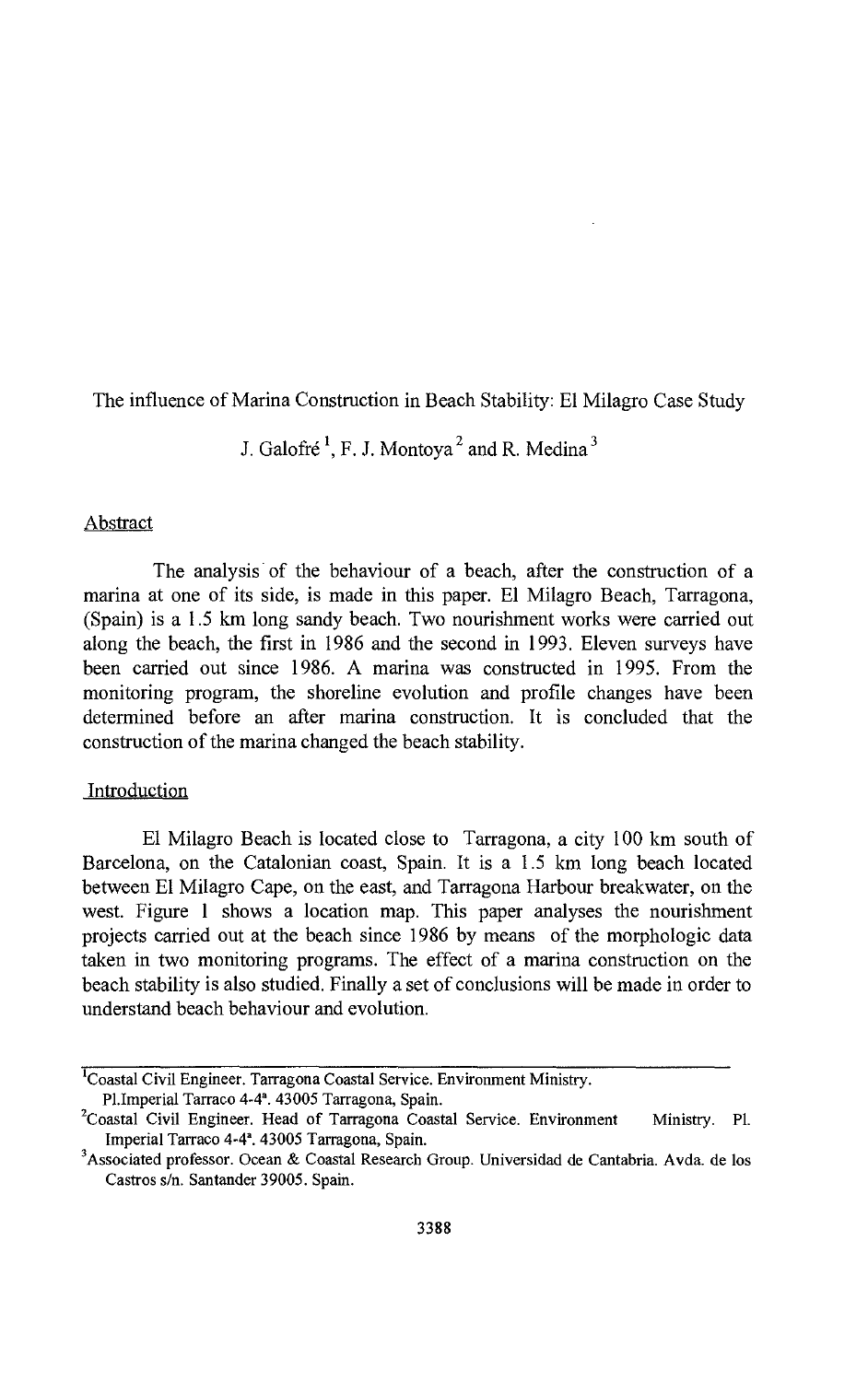#### Description

#### Morphology:

This is a half opened beach located between El Milagro cape, on the east, and Tarragona harbour breakwater, on the west, whose end reach more than 20 m depth. The native sand had a mean diameter  $D_{50} = 0.25$  mm and the borrowed sand had  $D_{50} = 0.6$  mm. The submerged bottom slope, from the shoreline to bathimetric -5.0 m, changes from 1.5% on the east, near the El Milagro cape, to 3.0% on the west, near the Harbour breakwater. The last feature has an important relevance on beach behaviour and affects bathymetric -5.0 is considered the profile closure depth



Figure 1.- Site location map.

# Historical review

This beach has been noticed from Roman Times more than twenty centuries ago. This beach was graphed in several maps on the nineteen century. That means that the beach has been stable for a long time. The most recently changes are due to the human actuation from 1986 to now. On table <sup>1</sup> a resume of historical evolution and beach characteristics changes along the time is made

### Beach nourishment projects

In 1986 a beach nourishment project was carried out with a  $140.000 \text{ m}^3$  of borrowed sand. In 1993 a new nourishment work was carried out with a 165.000  $m<sup>3</sup>$  of borrowed sand. The mean diameter of the sand was 0.6 mm. The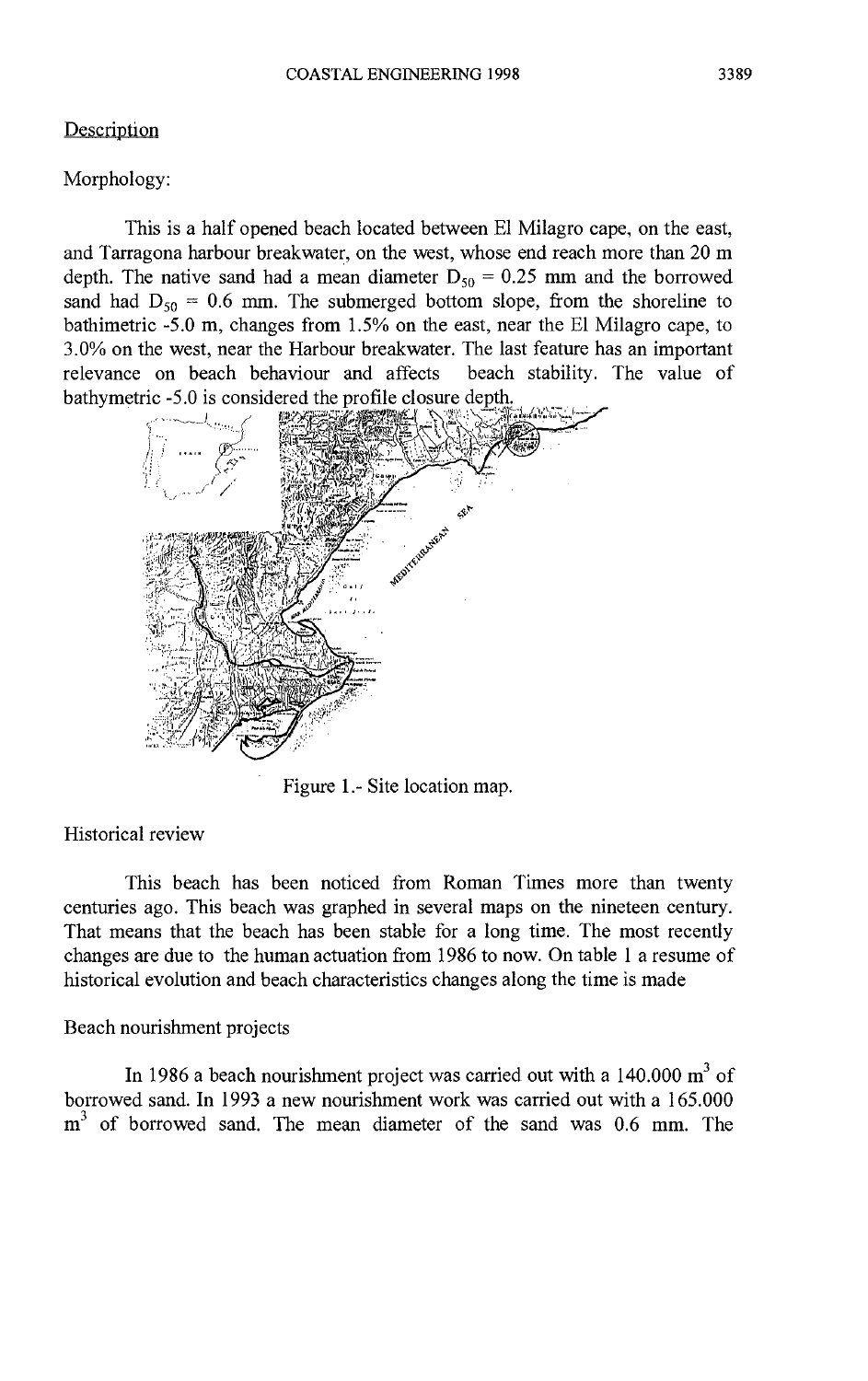nourishment works were carried out because of the beach area reduction. This reduction is mainly due to the decrease of the sediment supply brought by the stream located in the middle of the beach. This has been theorised as a major factor in the erosion that has been witnesses in El Milagro beach.



Figure 2.- Bathymetric map before marina construction.



Figure 3.- Bathymetric map after marina construction.

Marina construction

In 1995 a marina was built in the West Side, near the harbour breakwater. Its breakwater reaches the bathymetric -10 m and it is a total barrier to the longshore transport. This marina changed the beach behaviour as it can be seen in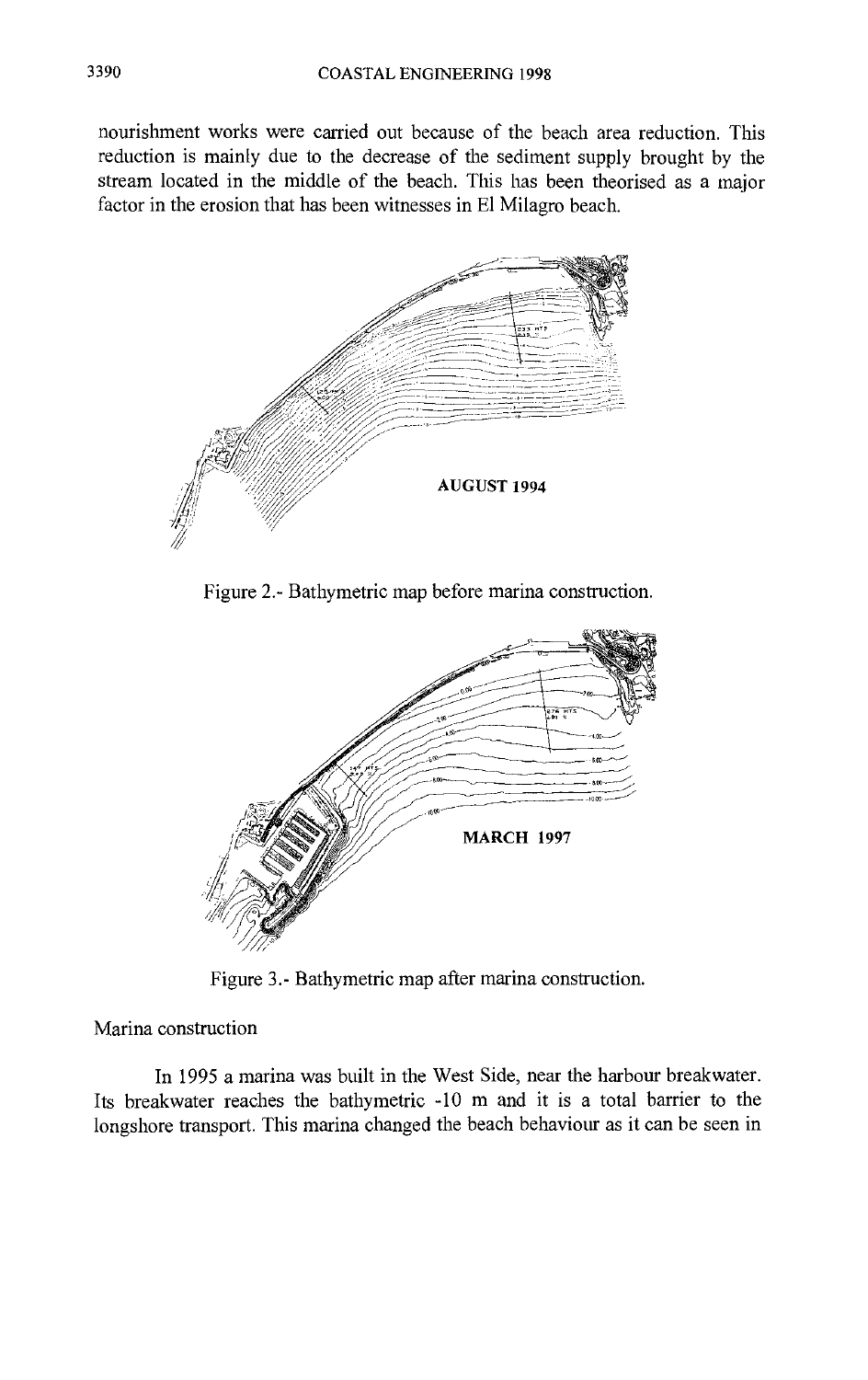## Monitoring program

Two monitoring programs were carried out, one from the first nourishment project to 1993, six bathymetric surveys were made: jun-86, mar-87, sep-87, oct-88, jan-88, nov-93. The other one from the second nourishment work to 1997, seven bathymetric surveys were made: aug-94, jun-95, feb-96, apr-96, oct-96, mar-97, nov-97. The data from the monitoring program can be used in order to evaluated the changes produced by the marina construction in 1995.

# Wave climate

There are two predominant directions of wave approach: SW and E. More than three-quarter of deep-water waves approach El Milagro beach from those sectors. The annual average significant wave height is about 0.5 m with typical winter storm waves of H<sub>s</sub> of about 3.0 m. Tides at El Milagro are negligible. In figure 4 a visual wave distribution is made and the affected area is show, wave limits are defined before and after marina construction. The north limit is the same in both cases but the south limit changes with the marina construction, and the energy resultant is different.



Figure 4.- Wave climatic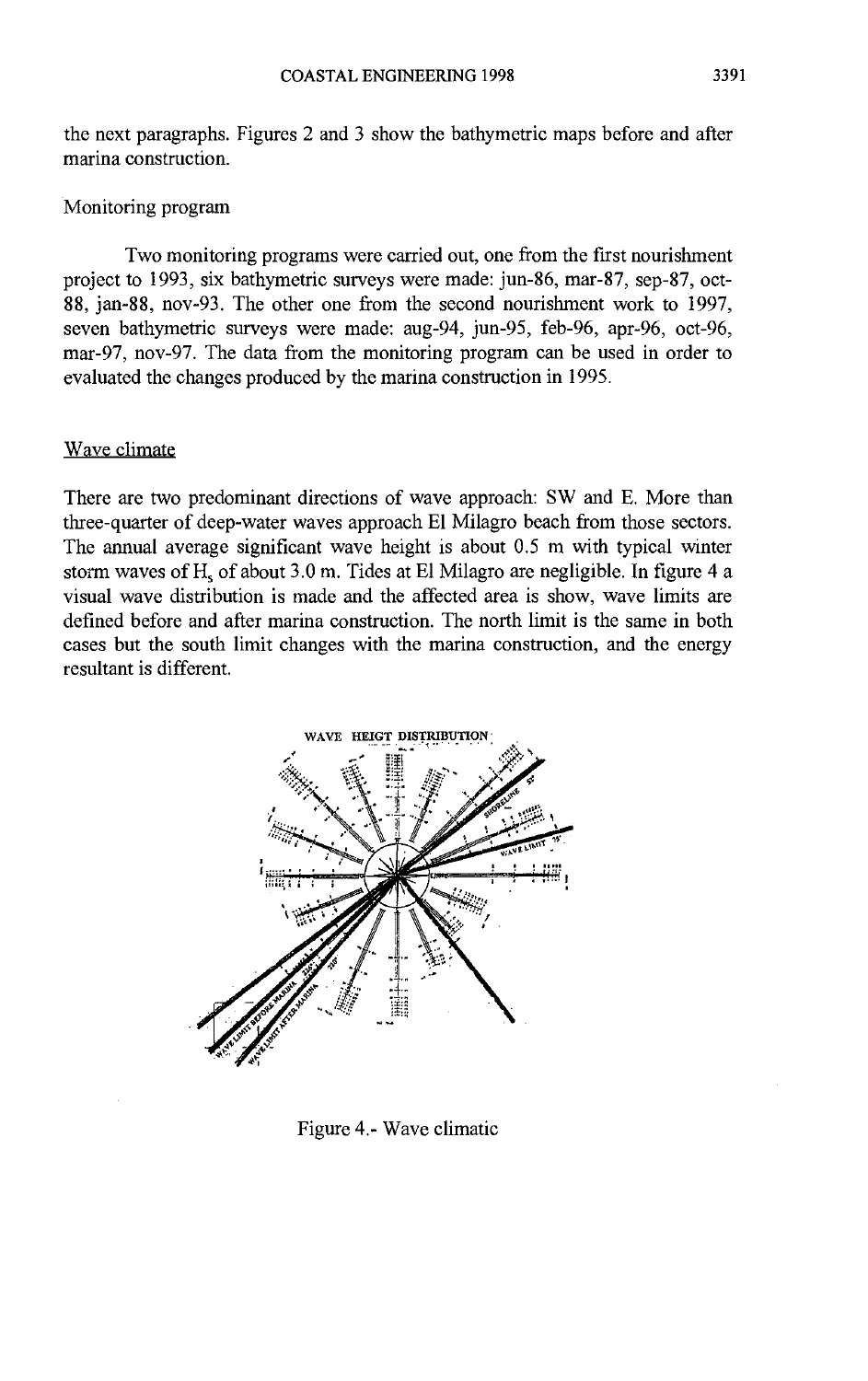In order to understand beach behaviour qualitative and quantitative models have been run. Longshore currents have been obtained with different wave hypothesis, in order to analyse the influence of the marina in coastal dynamics, that are responsible of beach stability. Qualitative results have been obtained studying beach wave climatic and comparing with aerial pictures and topobathymetrics. Wave propagation and wave driven current models have been used considering pre and post marina construction behaviour. Different wave heights, periods and directions were used applying the REFDIF and COPLA programs computed by the parabolic wave propagation model that combines refraction and diffraction phenomena. Figures 5, 6, 7 and 8 shows the wave induced currents determined from the wave field, before and after marina construction considering different wave hypothesis, from the east and from the south-west approach deep water angles. The wave height considered was 1.0 m and the angle approach was +/- 45°. The object of these numerical models is to help to understand the beach behaviour from different hypothesis of wave climatic. It is not a real situation but it can be inferred from them the answer of the beach in these cases.



Figure 5.- Wave induced currents before marina construction, H = 1.0 m,  $\alpha$  = -45°,  $T=10$  s.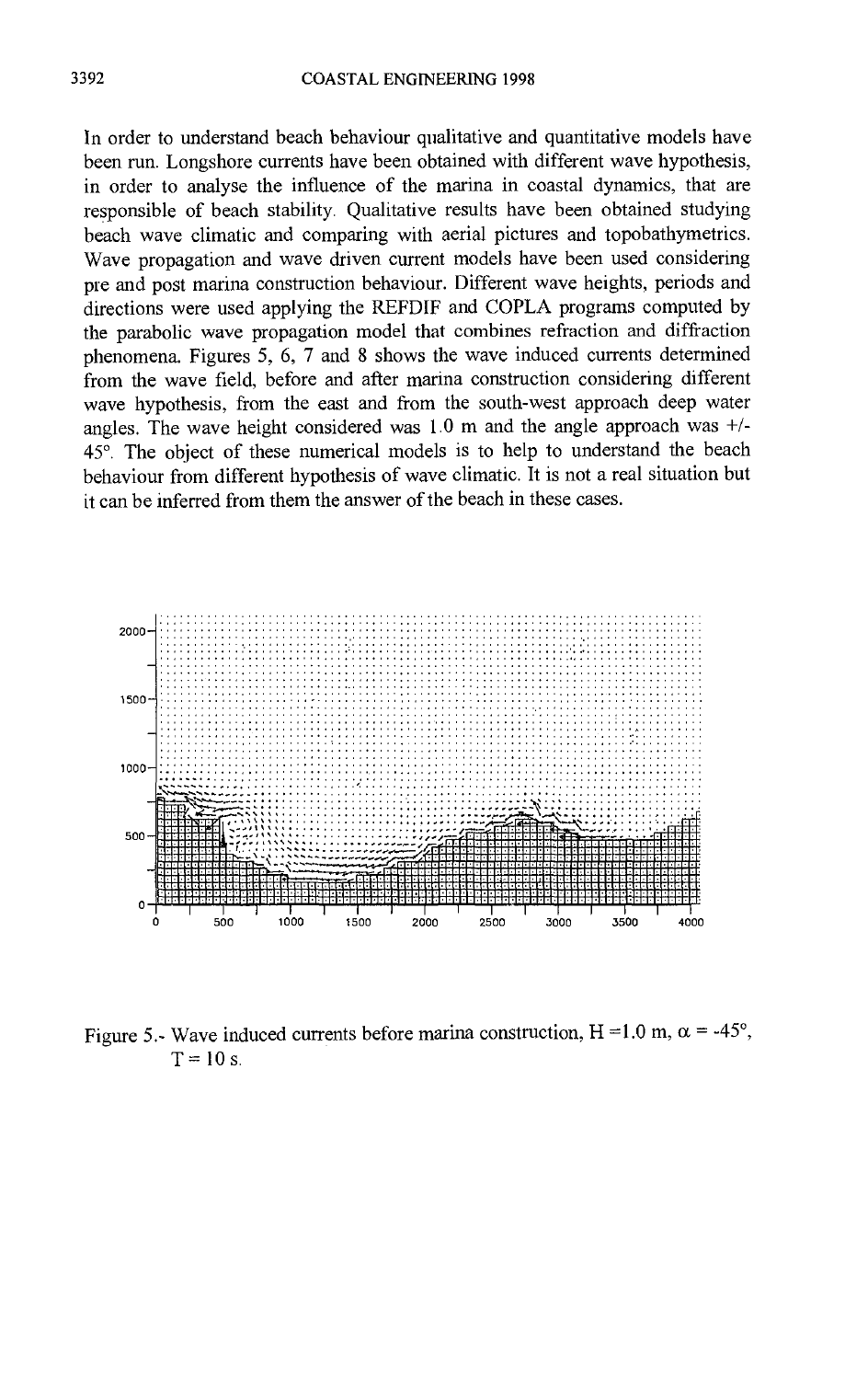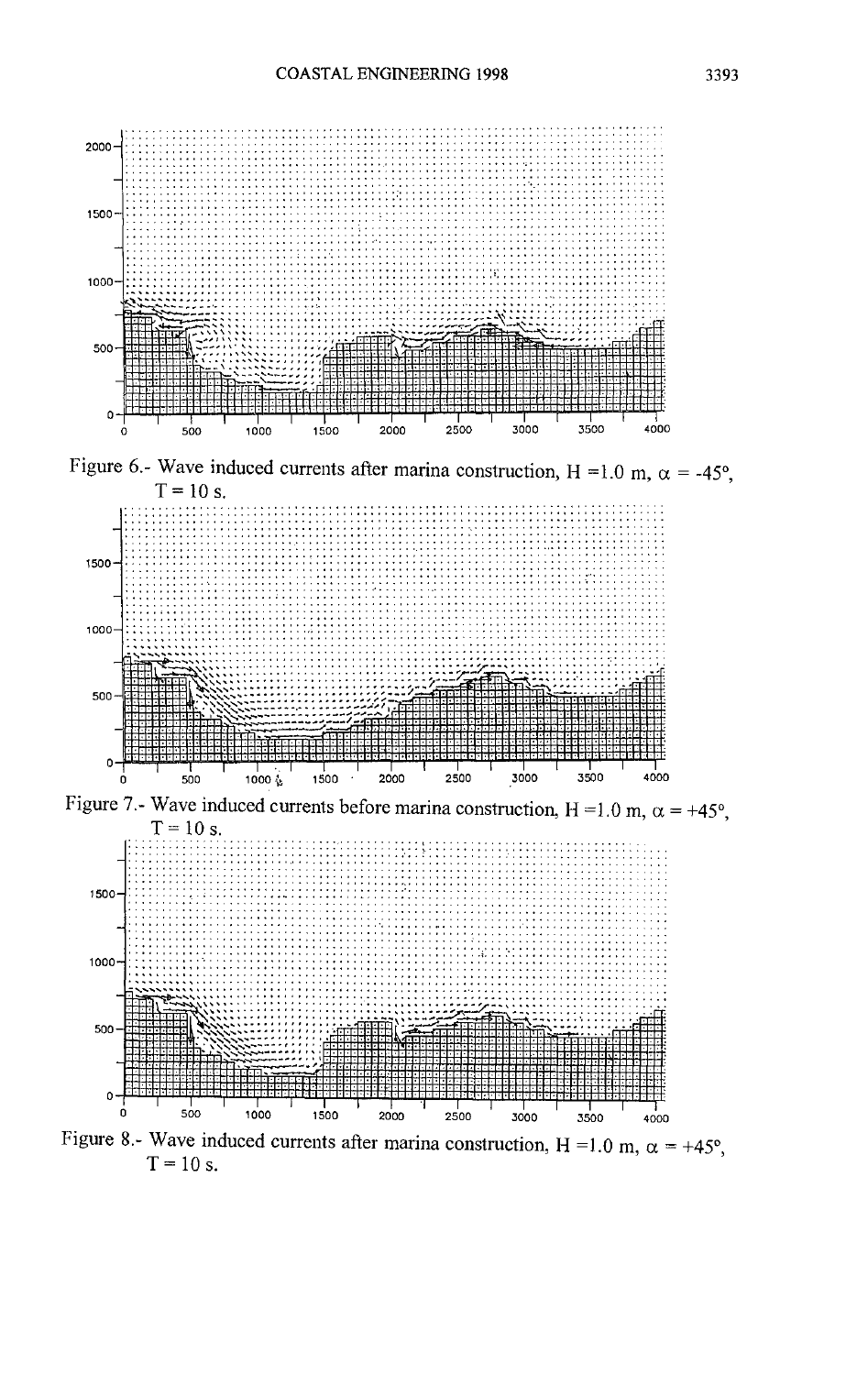It can be seen that the breaking wave induced currents direction decrease in the boundary of marina. It means that the sand in the west part of the marina is retained and accumulates in this area. The storms from the Southeast transport the sand to this area and the storms from the Southwest part can not return the sand to the beach, the dynamics in the area change the behaviour of the beach. Figures 9 and 10 shows the qualitative behaviour of the beach before and after the marina construction deduced from the wave climate models.



Figure 9.- Beach analysis before marina construction.



Figure 10.- Beach analysis after marina construction.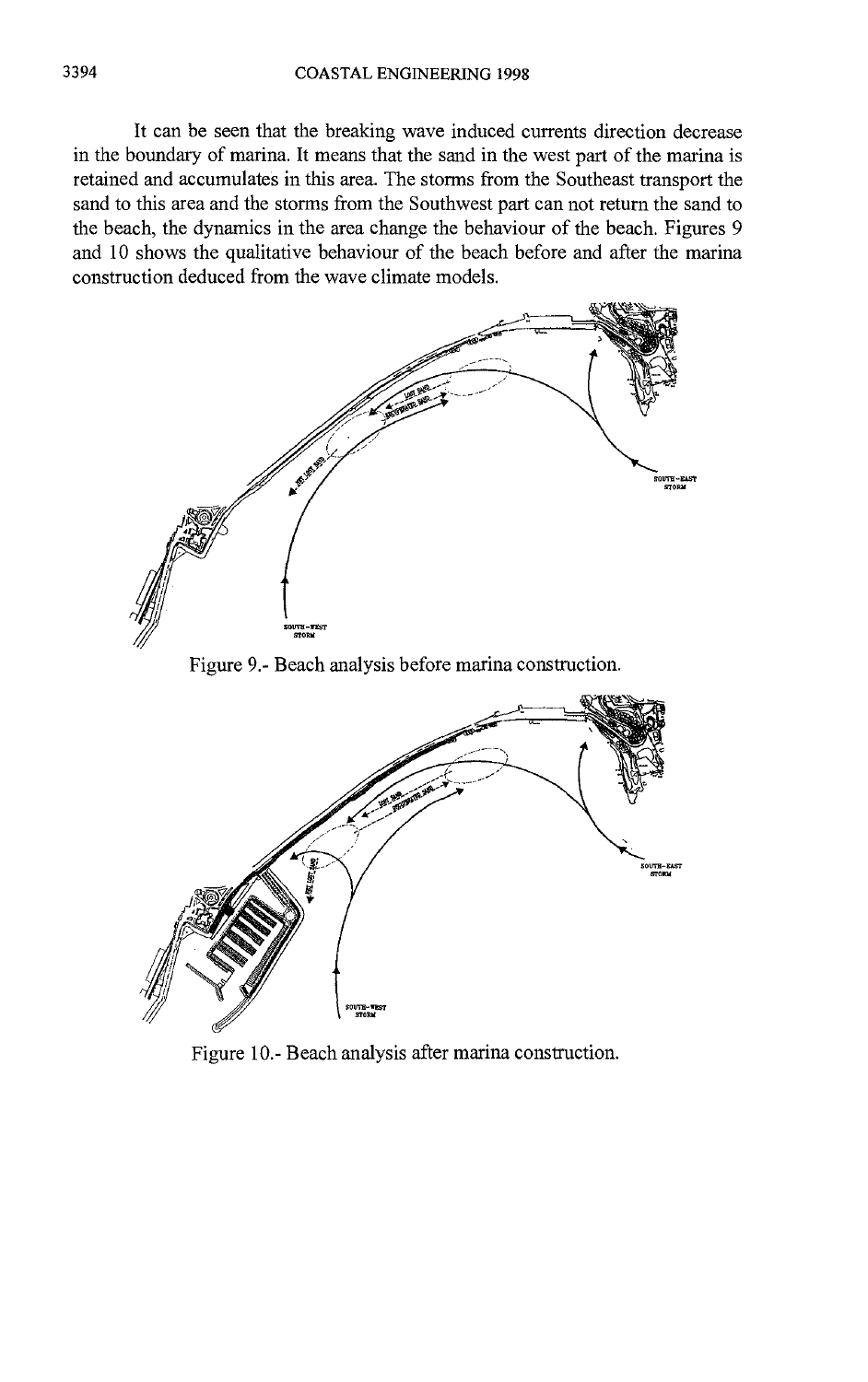The recuperated sand, from the Southwest storms is minor after the marina construction than before, this sand is accumulated on the shadow area of the marina.

### **Morphodynamics**

Topobathymetric data are a good information in order to analyse morphodynamic characteristics, to understand beach behaviour and to predict beach evolution. Shoreline evolution, planform analysis, longshore transport and profile analysis must be studied in this section.

| Date                       | Beach          | Beach        | $A_i/A_1$ | Sand volume                    | Transport ratio | Grain size  |
|----------------------------|----------------|--------------|-----------|--------------------------------|-----------------|-------------|
|                            | Characteristic | area $(m^2)$ |           | lost/win (m <sup>3</sup> )     | $(m^3$ /year)   | (mm)        |
| $\overline{\text{jum-86}}$ | monitoring     | 15.069       |           |                                |                 | 0.2         |
| $nov-86$                   | nourishment    |              |           | $+140.000$                     |                 |             |
| jan-87                     | works          |              |           | $(5.8 \text{ m}^3/\text{m}^2)$ |                 | 0.8         |
| $mar-87$                   | monitoring     | 39.200       | 1.00      |                                |                 |             |
| $sep-87$                   | monitoring     | 33.085       | 0.84      | $-35.067$                      | 70.934          |             |
| $oct-87$                   | monitoring     | 27.170       | 0.69      | $-69.774$                      | 119.613         |             |
| $jan-88$                   | monitoring     | 31.299       | 0.80      | $-45.826$                      | 54.991          |             |
| $nov-93$                   | monitoring     | 23.596       | 0.60      | $-90.503$                      | 13.575          | $0.6 - 0.2$ |
| jan-94                     | nourishment    |              |           | $+165.000$                     |                 |             |
| $may-94$                   | works          |              |           | $(6.8 \text{ m}^3/\text{m}^2)$ |                 | 0.8         |
| aug-94                     | monitoring     | 47.942       | 1.00      |                                |                 | $0.8 - 0.2$ |
| $sep-94$                   | marina         |              |           |                                |                 |             |
| $may-95$                   | construction   |              |           |                                |                 |             |
| jun-95                     | monitoring     | 45.784       | 0.95      | $-11.621$                      | 13.945          |             |
| $feb-96$                   | monitoring     | 45.952       | 0.96      | $-13.538$                      | 9.026           | $0.6 - 0.2$ |
| apr-96                     | monitoring     | 41.99        | 0.88      | $-40.412$                      | 24.247          | $0.6 - 0.2$ |
| oct-96                     | monitoring     | 40.113       | 0.84      | $-53.244$                      | 24.574          | $0.6 - 0.2$ |
| mar-97                     | monitoring     | 39.800       | 0.83      | $-55.366$                      | 21.432          | $0.6 - 0.2$ |
| $nov-97$                   | monitoring     | 36156        | 0.75      | $-80.145$                      | 24659           | $0.6 - 0.2$ |

Table 1. Historical beach evolution

On Table <sup>1</sup> a summary of events that have incidence on beach performance is shown. The most representative dates of beach incidences can be found in it. That includes: beach characteristics (including beach monitoring surveys and beach nourishment works and marina construction); beach area evolution measuring beach surface from the shoreline to landward limits; sand volume lost/won (lost between monitoring surveys comparing the areas in each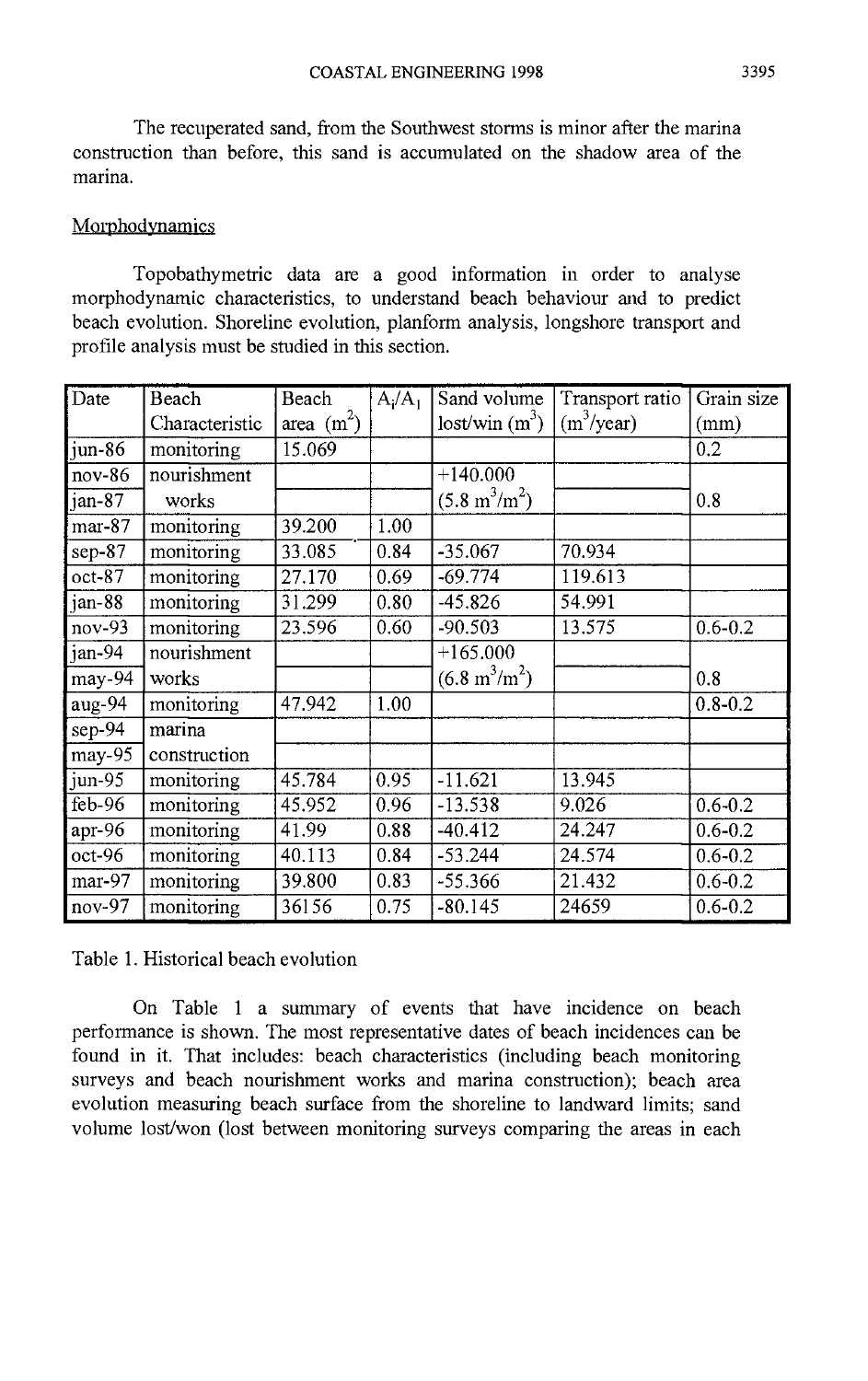monitoring with the first one after nourishment works and win from filling projects); longshore transport ratio deduced from the data obtained before and the grain size characteristic,

Figure 11 shows shoreline evolution taken from the most representative topobathymetric surveys, it is shown five shoreline position (jun-86, jan-88, nov-93, aug-94, mar-97) from the twelve it were taken. They represent the most significant date on beach behaviour the first one in before the first nourishment work, the second is after this works, the third is before the second nourishment works, the forth is after this works and before the marina construction and the fifth is after marina construction.



Figure 11.- Shoreline evolution from jun-86 to nov-97

In Figure 12 the analysis of beach area evolution is made. It is compared the relation between the relation Ai /  $A_1$ , where  $A_i$  is the area corresponding to the i topobathymetric survey and  $A_1$  is the corresponding to the post nourishment work, to the time. The figure shows the evolution before and after marina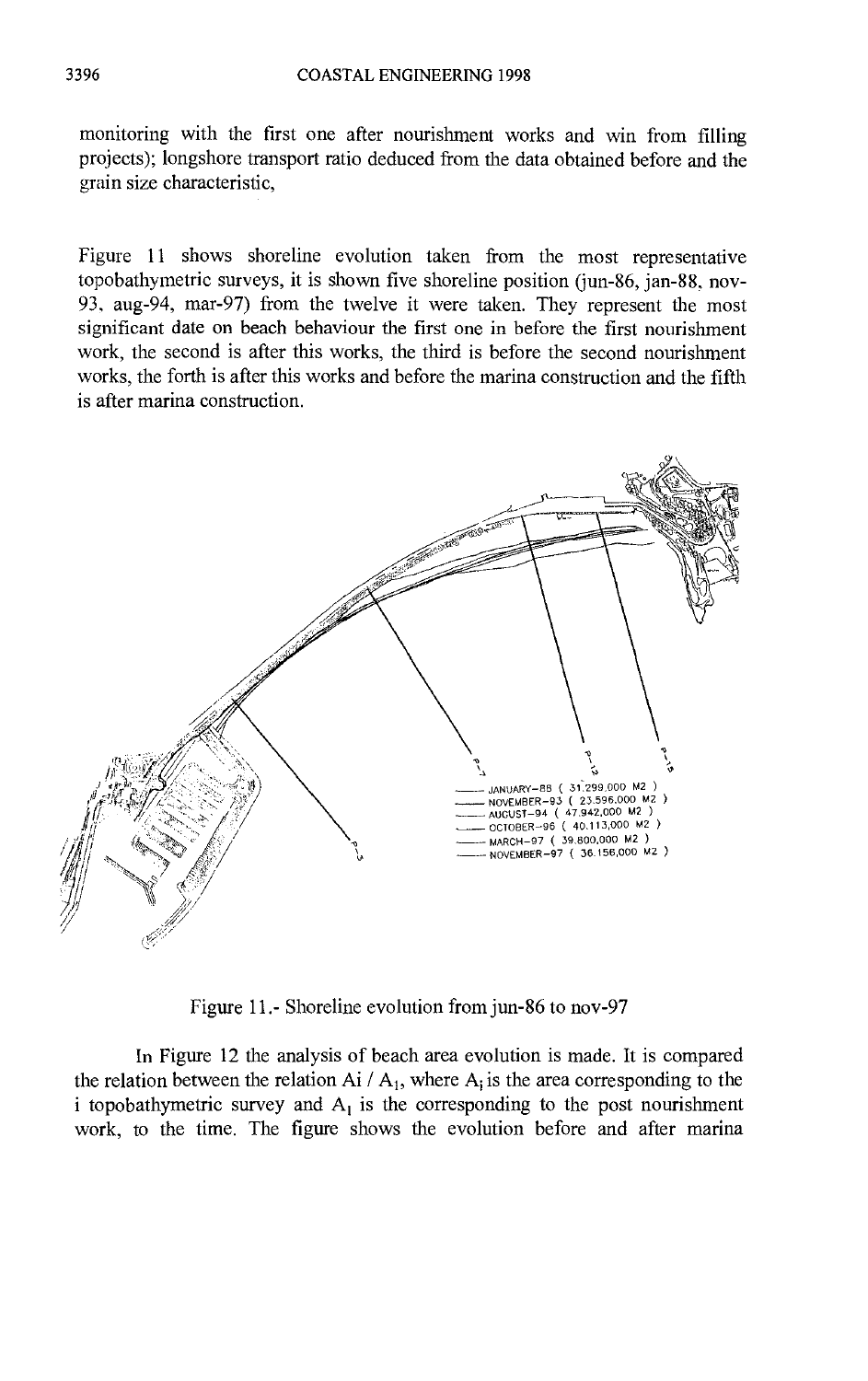construction,  $A_1$  in the first case correspond to march-87 and in the second case august-94. It can be inferred from this that comparing the graphic the medium slope is bigger after than before marina construction. It means that the erosion ratio, in El Milagro Beach, has been increasing since marina construction. A new beach appeared on the protected marina area, it is difficult to infer from the actual data about its stability, some consideration to profile slope must be considered in this analysis. The longshore transport calculated according with the field data surveys of the monitoring programs changes from  $13.000 \text{ m}^3$  before marina construction to  $24.000 \text{ m}^3$  after marina construction.



The analysis of beach profile can be made by comparing different profiles in the beach and each one in different topobathymetric surveys. The most interesting aspect in this case is how the natural bottom submerged slope change from the east to the west part. In the morphological description it can be seen how this slope change from the 2 % on the east to 4 % on the west. In Figure 13,14 15, 16 and 17 an overview of this changes is shown, four profiles have been selected for this analysis. Figure 13 give a location map of the situation of this profiles, the profiles are numerated from the west to the east the analysis will be made in the opposite order from profile P-15 to P-3, intermiddle profiles will be studied too. Profiles P-15 and P-12, Figure 14 and 15 have similar behaviour, profile changes has a range of variability from beach landward to bathymetric -5.0 m. The natural slope is around 2 % and beach nourishment works affect the slope of beach face and affect until bathymetric -2.5. Nourishment works were made from profile P-16 to P-7, it means that these profiles have the direct influence of the borrowed sand filling. The analysis of the three last bathymetries gives some information, after nourishment works a topobathymetric survey were made, august-94, in these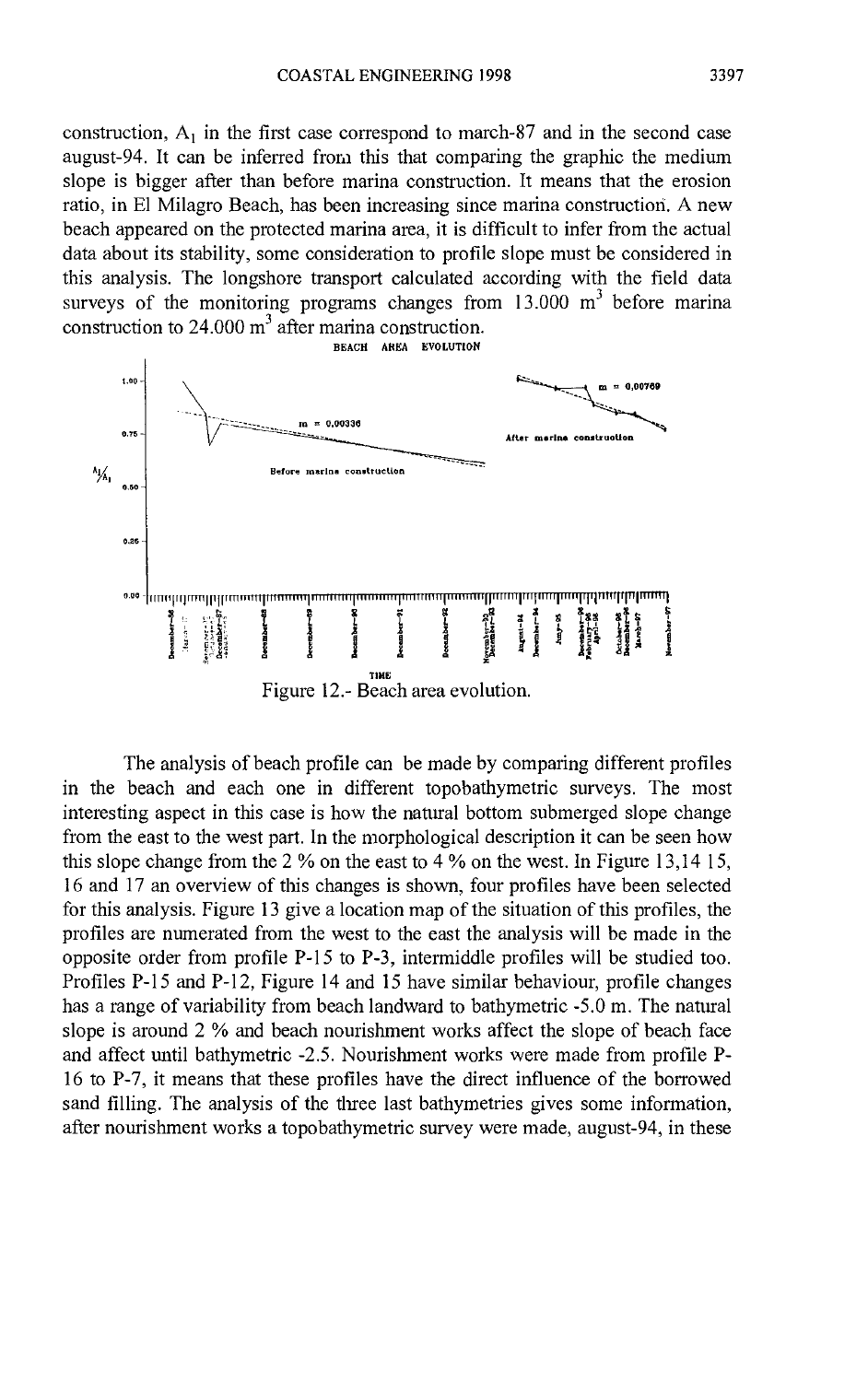profiles the shoreline has an accretion compared with prenourishment shoreline, november-93, but the survey that was made in march-97 an erosion phenomena occurs in both in P-15 shoreline rise more than the situation in November-93 and in profile P-12 was in front of it. It means that the shoreline position is changing decreasing at the east part and accreting at the west.

The analysis of P-7 and P-3, Figure 16 and 17, show the sand accumulation that occurs in this area this phenomena is especially important on P-3. In this point sand accumulation is really significant, but the profile form with borrowed sand is not compatible with the natural bottom. It appears two peaks in the profile that broke the equilibrium profile, and the sand is lost on the foot of the profile.



Figure 13.- Beach profile location map.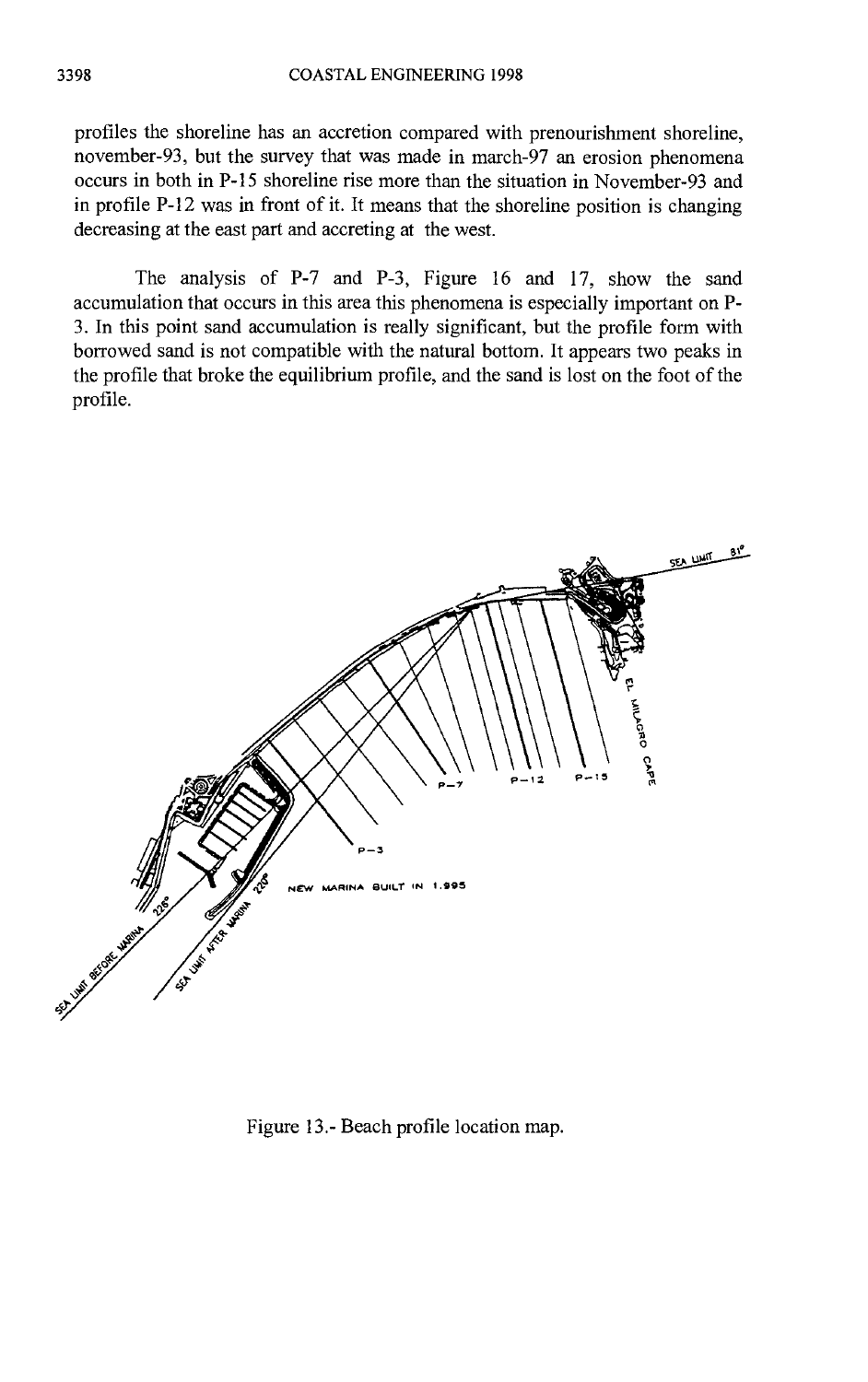

Figure 16.- Profile 7 evolution